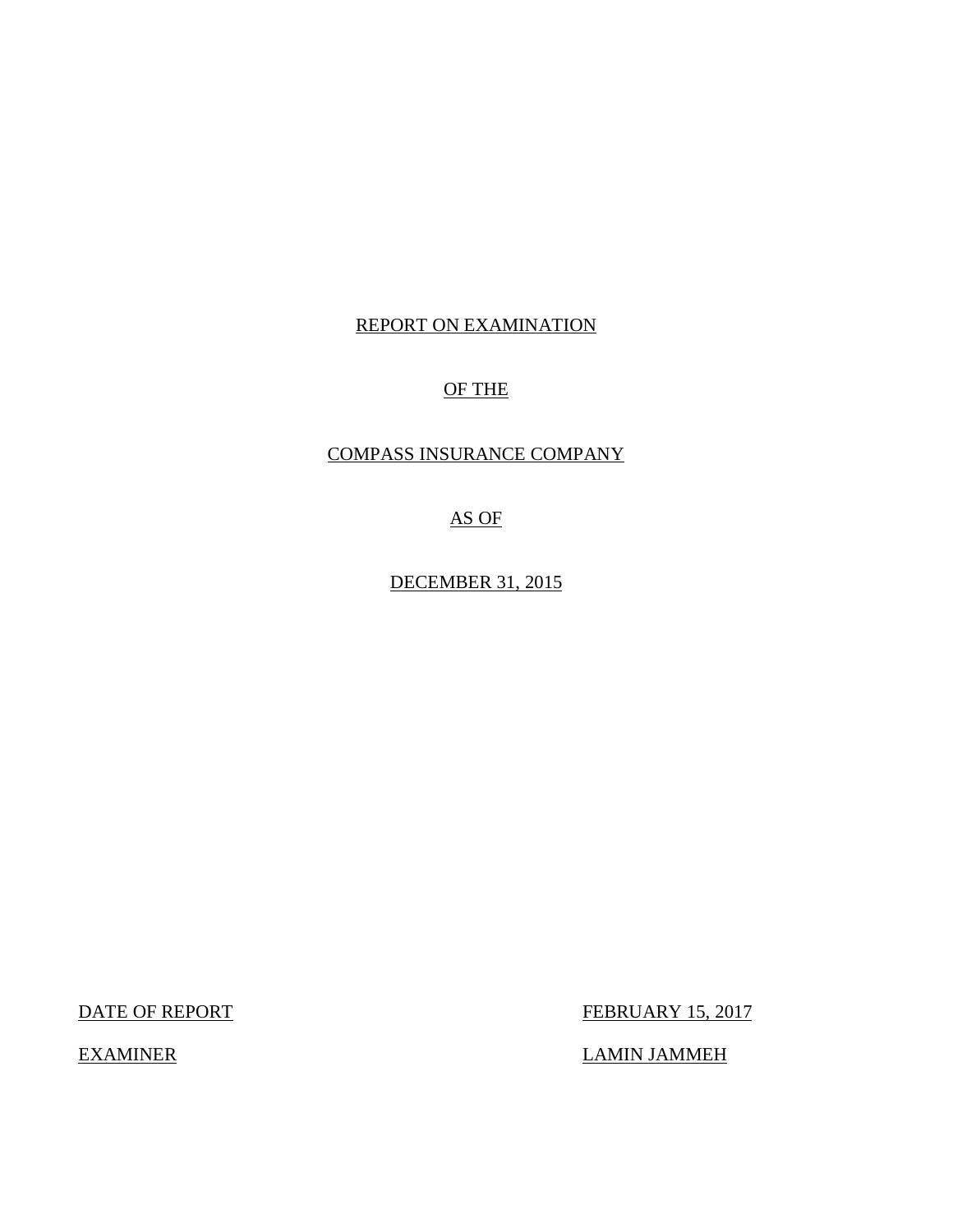## TABLE OF CONTENTS

### ITEM NO. PAGE NO.

| 1  | Scope of Examination                                                                                                                                             | 2                           |
|----|------------------------------------------------------------------------------------------------------------------------------------------------------------------|-----------------------------|
| 2. | Description of Company                                                                                                                                           | 3                           |
|    | A. Management<br>B. Territory and plan of operation<br>C. Reinsurance<br>D. Holding company system<br>E. Significant operating ratios<br>F. Accounts and records | 4<br>5<br>7<br>7<br>9<br>10 |
| 3. | <b>Financial Statements</b>                                                                                                                                      | 11                          |
|    | A. Balance sheet<br>B. Statement of income<br>C. Capital and surplus accounts                                                                                    | 11<br>12<br>13              |
| 4. | Losses and loss adjustment expenses                                                                                                                              | 14                          |
| 5. | Compliance with prior report on examination                                                                                                                      | 14                          |
| 6. | Summary of comments and recommendations                                                                                                                          | 15                          |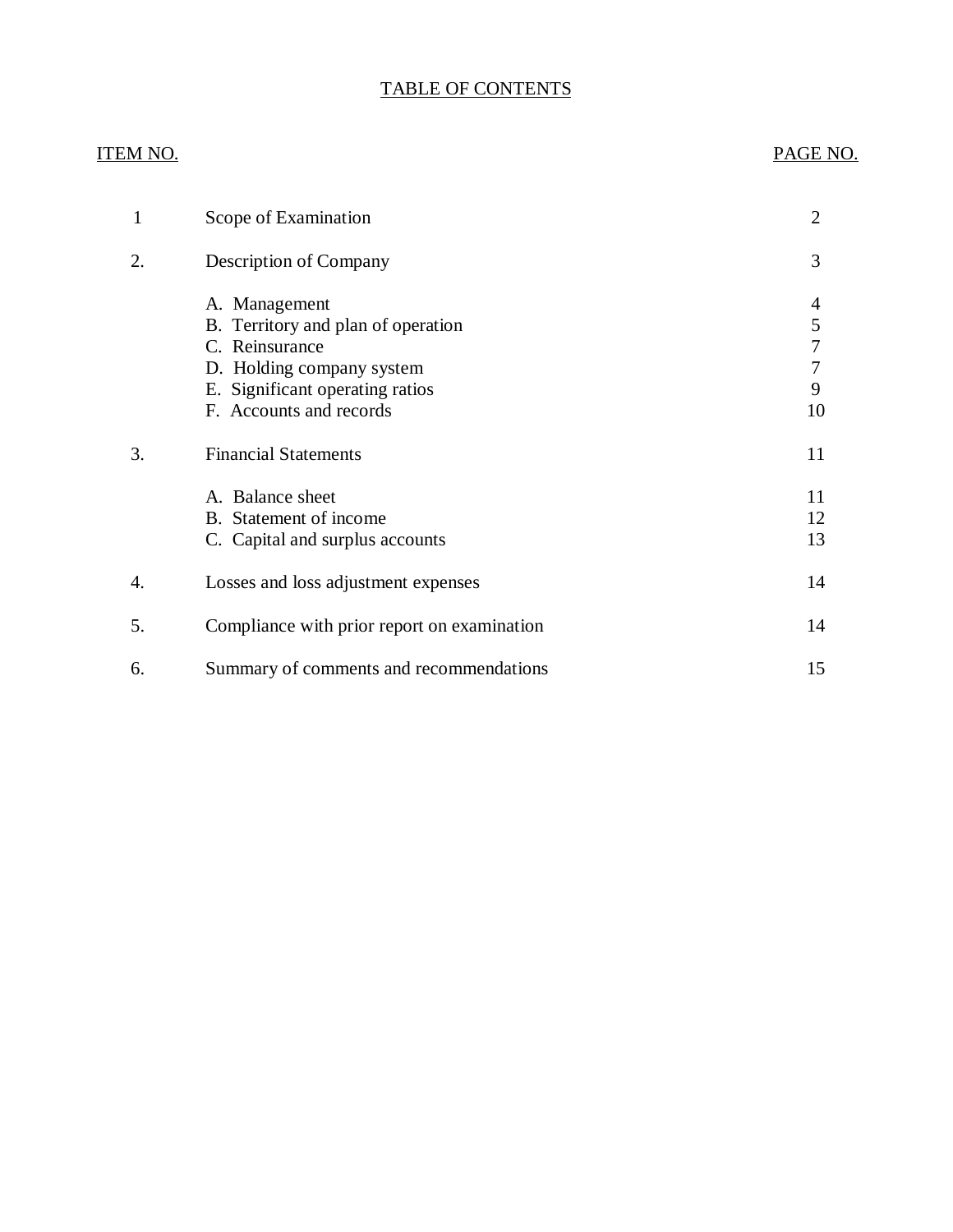

## NEW YORK STATE *DEPARTMENTof*  FINANCIAL SERVICES

Andrew M. Cuomo **Maria T. Vullo** Maria T. Vullo Maria T. Vullo Maria T. Vullo Maria T. Vullo Maria T. Vullo Maria T. Vullo Governor Superintendent Superintendent Superintendent Superintendent Superintendent Superintendent Superintendent

February 15, 2017

Honorable Maria T. Vullo Superintendent New York State Department of Financial Services Albany, New York 12257

Madam:

Pursuant to the requirements of the New York Insurance Law, and in compliance with the instructions contained in Appointment Number 31525 dated August 23, 2016, attached hereto, I have made an examination into the condition and affairs of Compass of Insurance Company as of December 31, 2015, and submit the following report thereon.

Wherever the designation "the Company" or "Compass" appears herein without qualification, it should be understood to indicate Compass of Insurance Company.

Wherever the term "Department" appears herein without qualification, it should be understood to mean the New York State Department of Financial Services.

The examination was conducted at the Company's administrative office located at 8200 Beckett Park Drive, West Chester, OH 45069.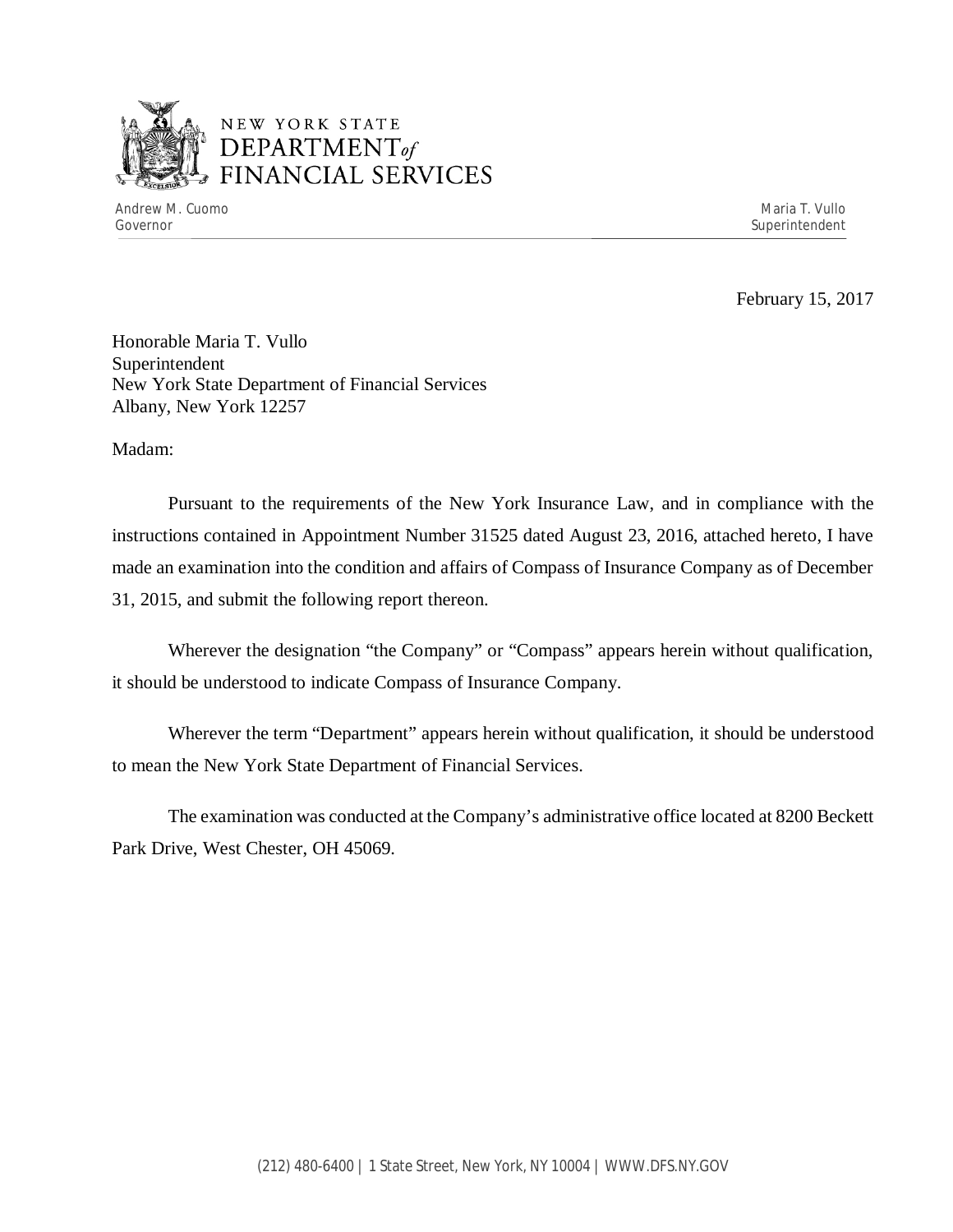#### **1. SCOPE OF EXAMINATION**

<span id="page-3-0"></span>The Department has performed a coordinated group examination of the Company, a multistate insurer. The previous examination was conducted as of December 31, 2010. This examination covered the five year period from January 1, 2011 through December 31, 2015. Transactions occurring subsequent to this period were reviewed where deemed appropriate by the examiner.

The examination was conducted in conjunction with the state of Wisconsin, which was the coordinating state. The examination was performed concurrently with the examination of Northwestern National Insurance Company ("NNIC").

This examination was conducted in accordance with the National Association of Insurance Commissioners ("NAIC") Financial Condition Examiners Handbook ("Handbook"), which requires that we plan and perform the examination to evaluate the financial condition and identify prospective risks of the Company by obtaining information about the Company including corporate governance, identifying and assessing inherent risks within the Company and evaluating system controls and procedures used to mitigate those risks. This examination also includes assessing the principles used and significant estimates made by management, as well as evaluating the overall financial statement presentation, management's compliance with Statutory Accounting Principles and annual statement instructions when applicable to domestic state regulations.

All financially significant accounts and activities of the Company were considered in accordance with the risk-focused examination process. The examiners also relied upon audit work performed by the Company's independent public accountants where deemed appropriate.

This examination report includes a summary of significant findings for the following items as called for in the Handbook:

> Significant subsequent events Company history Corporate records Management and control Fidelity bonds and other insurance Territory and plan of operation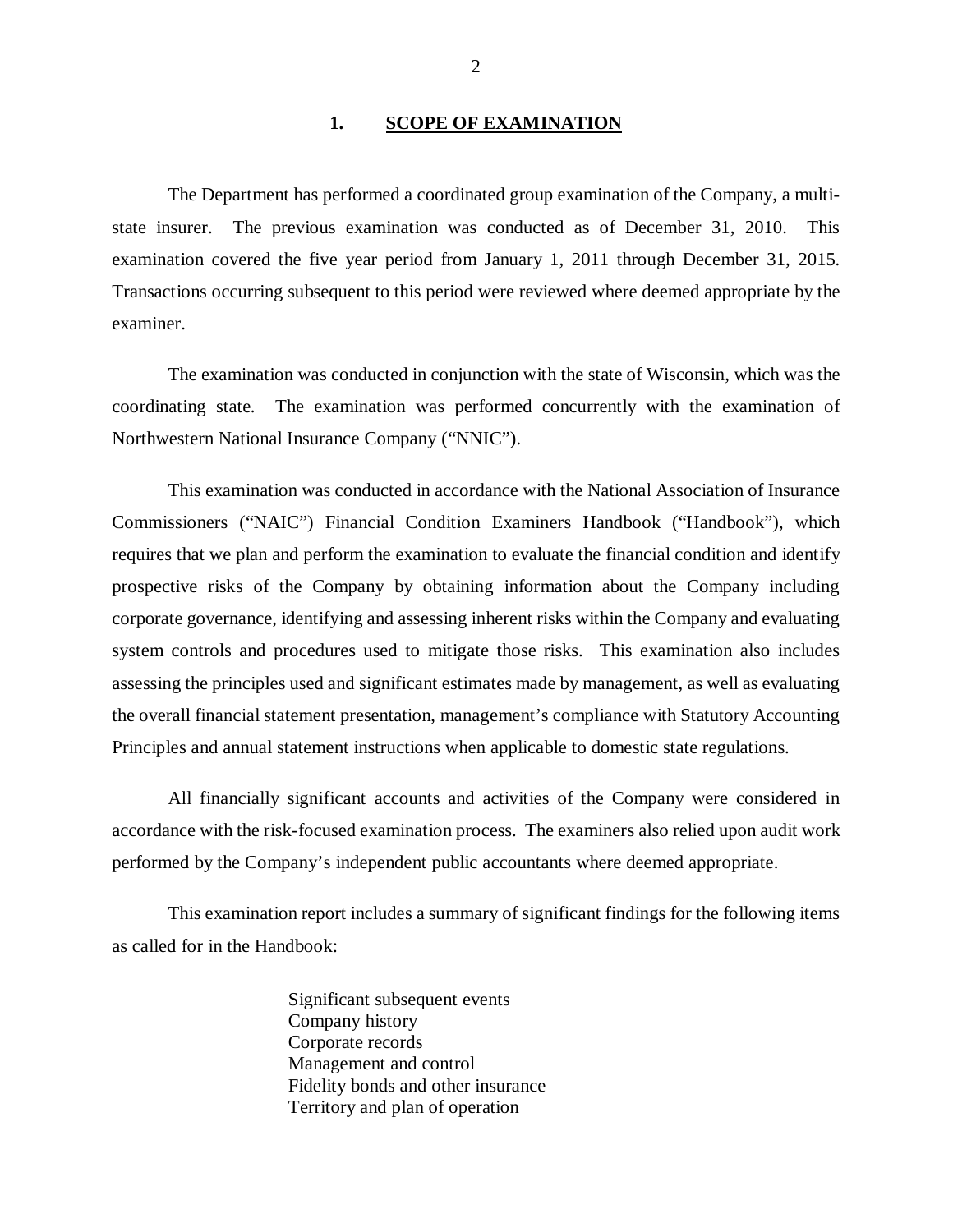<span id="page-4-0"></span>Loss experience Reinsurance Accounts and records Financial statements Summary of recommendations

A review was also made to ascertain what action was taken by the Company with regard to comments and recommendations contained in the prior report on examination.

This report on examination is confined to financial statements and comments on those matters that involve departures from laws, regulations or rules, or that are deemed to require explanation or description.

#### **2. DESCRIPTION OF COMPANY**

The Company was incorporated on March 6, 1968, under the laws of the State of New York and licensed on December 22, 1969. Business was conducted under the name Medallion Insurance Company until July 19, 1971, when the current name of Compass Insurance Company was adopted. The Company discontinued writing new and renewal business in June 1984, and subject to the provisions of Section 1203 of the New York Insurance Law, must obtain prior approval of the Superintendent of Insurance before it can resume doing any insurance business.

In March 1980, the ultimate parent of Compass was Armco, Inc. After various relocations within the Armco Inc., holding company system, in January 1985, Northwestern National Insurance Company ("NNIC") became the immediate parent of Compass.

In August 1999, with the Department's approval, the Company's former ultimate parent, Armco Inc., merged with AK Steel Holding Corporation and AK Steel Corporation. Pursuant to the merger agreement, the surviving corporation was AK Steel Corporation. AK Steel Holding Corporation became Compass' ultimate parent.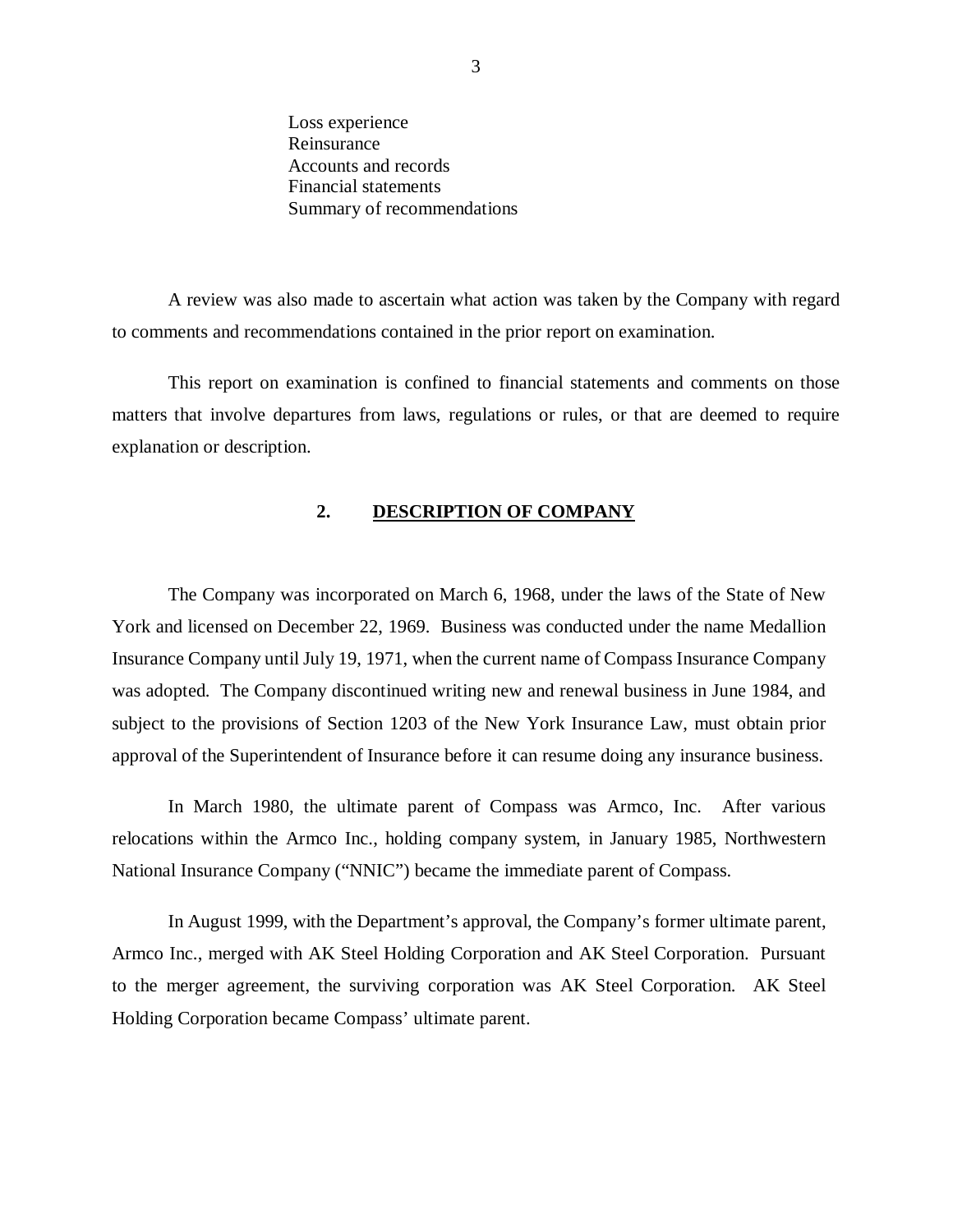<span id="page-5-0"></span>In February 2011, the Company reduced its capital from \$1,253,480 consisting of 125,348 shares with a par value of \$10 per share to \$947,420 consisting of 94,742 shares with a par value of \$10 per share pursuant to a stock redemption agreement with its immediate parent, Northwestern National Insurance Company. The Company also amended its charter pursuant to the provisions of Section 1206 of the New York Insurance Law to reduce the number of its outstanding shares. The stock redemption agreement and charter amendment were approved by the Department on February 23, 2011.

As of December 31, 2015, capital paid in is \$947,420 consisting of 94,742 shares of common stock at \$10 par value per share. Gross paid in and contributed surplus is \$31,429,415. Gross paid in and contributed surplus did not change during the examination period.

A. Management

Pursuant to the Company's charter and by-laws, management of the Company is vested in a board of directors consisting of not less than seven members. At December 31, 2015, the board of directors was comprised of the following seven members:

| Name and Residence                            | <b>Principal Business Affiliation</b>   |
|-----------------------------------------------|-----------------------------------------|
| Ernest Joseph Blaché Jr.                      | President & Chief Executive Officer,    |
| West Chester, OH                              | Compass Insurance Company               |
| Hugh Williamson Greene, Jr.<br>Maineville, OH | Consultant (Claims)                     |
| Patricia Suzanne Henson                       | Reinsurance Accounting Manager,         |
| Maineville, OH                                | Northwestern National Insurance Company |
| Douglas Otto Mitterholzer                     | <b>Assistant Treasurer</b>              |
| Springboro, OH                                | <b>AK Steel Corporation</b>             |
| Richard Herman Pluschau                       | President                               |
| Dix Hills, NY                                 | Pluschau Consultants                    |
| Gary Mark Sussman                             | Vice President and Treasurer,           |
| Miamisburg, OH                                | Compass Insurance Company               |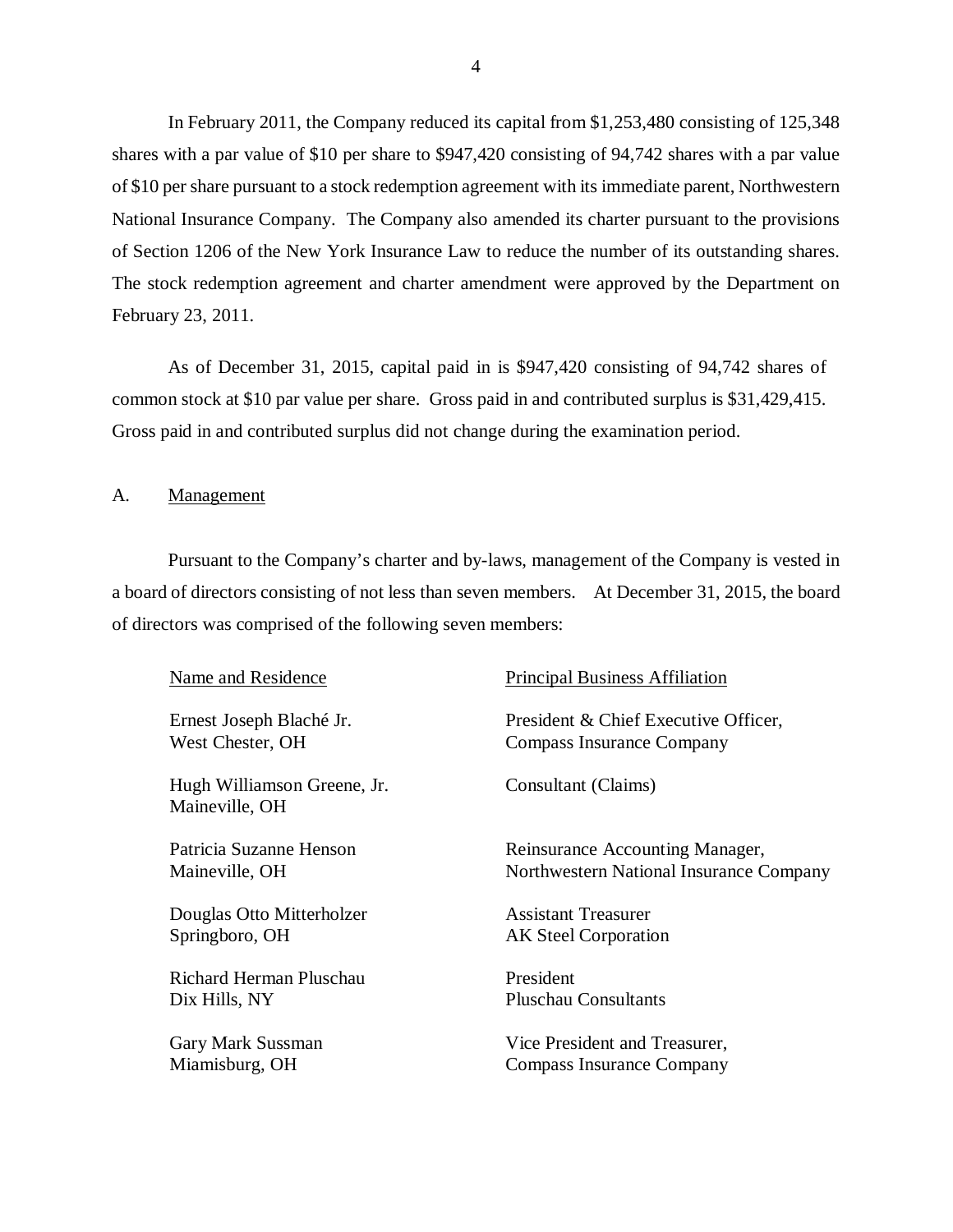Alwin Helmot Thiemke Vice President

East Amherst, NY Decorative Solid Surfaces

A review of the minutes of the board of directors' meetings held during the examination period indicated that the meetings were generally well attended and each board member has an acceptable record of attendance.

As of December 31, 2015, the principal officers of the Company were as follows:

Name Title Ernest J. Blaché Jr. President Amy K. Domacher Secretary Gray M. Sussman Treasurer

## B. Territory and Plan of Operation

The Company is licensed to write business in the following twenty states:

| Alabama   | Nevada        | South             |
|-----------|---------------|-------------------|
| Arkansas  | New Hampshire | South             |
| Georgia   | New York      | Texas             |
| Iowa      | North Dakota  | Virgin            |
| Louisiana | Ohio          | West <sup>y</sup> |
| Minnesota | Oregon        | Wisco             |
| Nebraska  | Pennsylvania  |                   |

South Carolina South Dakota Virginia West Virginia Wisconsin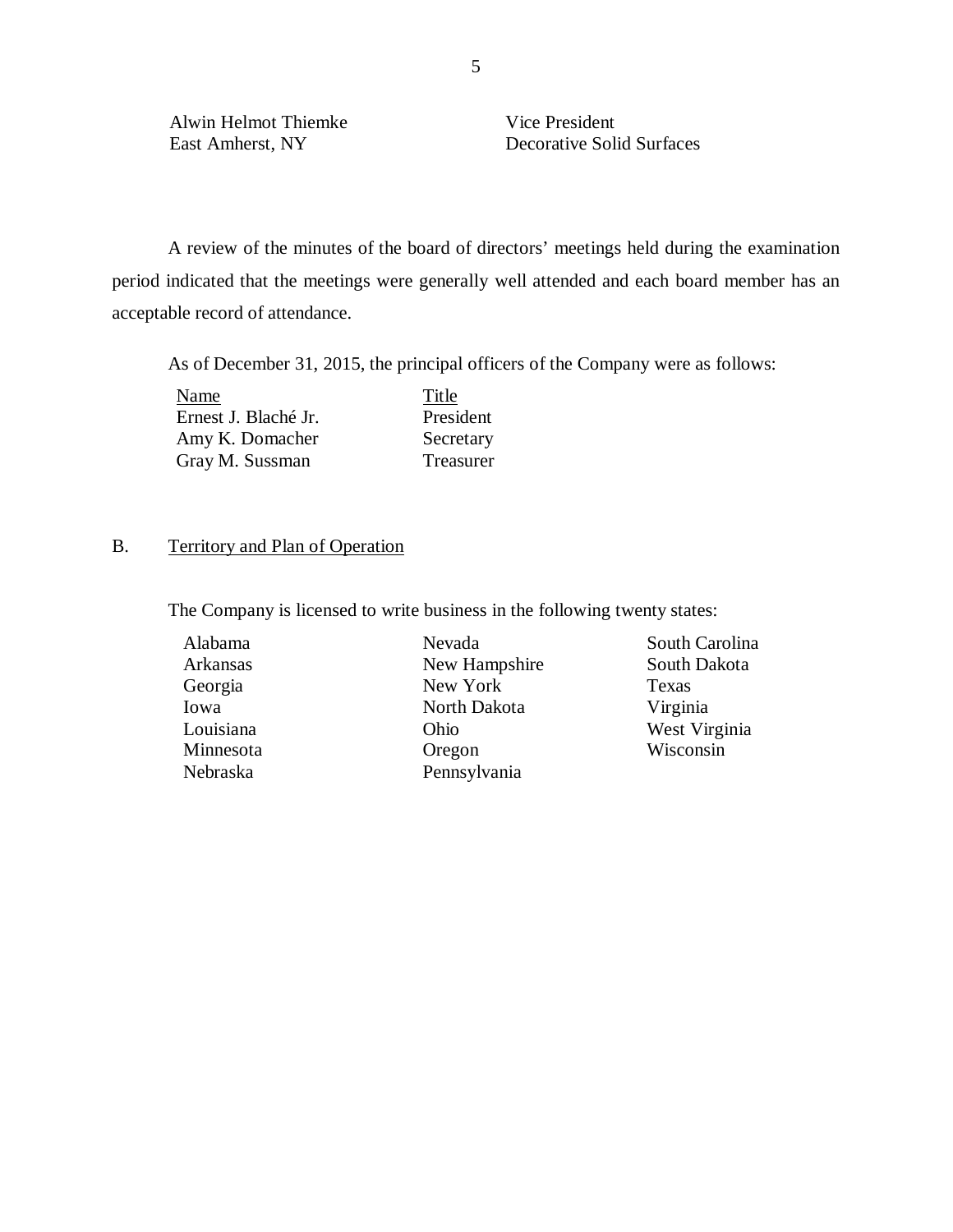As of the examination date, the Company was authorized to transact the kinds of insurance as defined in the following numbered paragraphs of Section 1113(a) of the New York Insurance Law:

| <b>Paragraph</b> | Line of Business                               |
|------------------|------------------------------------------------|
| 3                | Accident & health                              |
| 4                | Fire                                           |
| 5                | Miscellaneous property                         |
| 6                | Water damage                                   |
| 7                | Burglary and theft                             |
| 8                | Glass                                          |
| 9                | Boiler and machinery                           |
| 10               | Elevator                                       |
| 11               | Animal                                         |
| 12               | Collision                                      |
| 13               | Personal injury liability                      |
| 14               | Property damage liability                      |
| 15               | Workers' compensation and employers' liability |
| 16               | Fidelity and surety                            |
| 17               | Credit                                         |
| 19               | Motor vehicle and aircraft physical damage     |
| 20               | Marine and inland marine                       |
| 21               | Marine protection and indemnity                |

The Company is also empowered to transact such worker's compensation business as may be incident to coverages contemplated under paragraphs 20 and 21 of Section 1113(a) of the New York Insurance Law, including insurances described in the Longshore and Harbor Workers' Compensation Act (Public Law No. 803, 69<sup>th</sup> Congress as amended; 33 USC Section 901 et seq. as amended).

Based on the lines of business for which the Company is licensed and the Company's current capital structure, and pursuant to the requirements of Articles 13 and 41 of the New York Insurance Law, the Company is required to maintain a minimum surplus to policyholders in the amount of \$2,200,000

The Company discontinued writing new and renewal business in June 1984, and subject to the provisions of Section 1203 of the New York Insurance Law, must obtain prior approval of the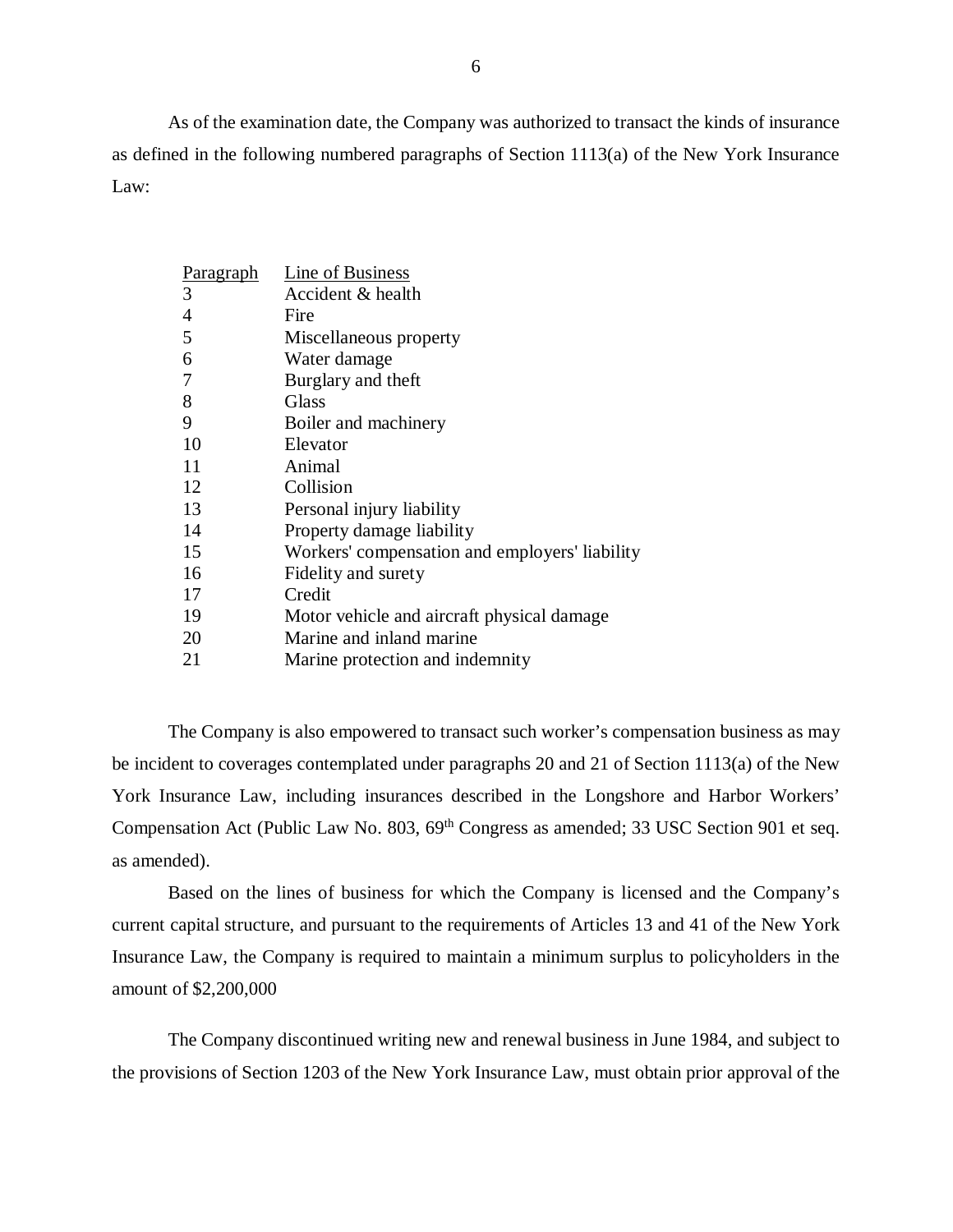<span id="page-8-0"></span>Superintendent of Insurance before it can resume doing any insurance business. There are no policies in force on the Company's books.

During the period prior to cessation of premium writings in 1984, Compass was a direct writer of all lines of property and casualty insurance, primarily for large commercial insureds. Compass also engaged in the assumption of business from Northwestern National Insurance Company and participated with other affiliates in inter-company pools. The pooling agreement as terminated in 1990.

#### C. Reinsurance

All of the Company's ceded reinsurance contracts have been in run-off and therefore had no agreements with active cessions at the examination date. The Company took approximately \$346,000 in statutory credits for these ceded reinsurance agreements in run-off.

#### D. Holding Company System

The Company is a wholly owned subsidiary of Northwestern National Insurance Company (a Wisconsin domiciled insurer), which is a wholly owned subsidiary of Armco Insurance Group, Inc. (Delaware), which is ultimately owned by AK Steel Holding Corporation (Delaware).

A review of the holding company registration statements filed with this Department indicated that such filings were complete and were filed in a timely manner pursuant to Article 15 of the New York Insurance Law and Department Regulation 52.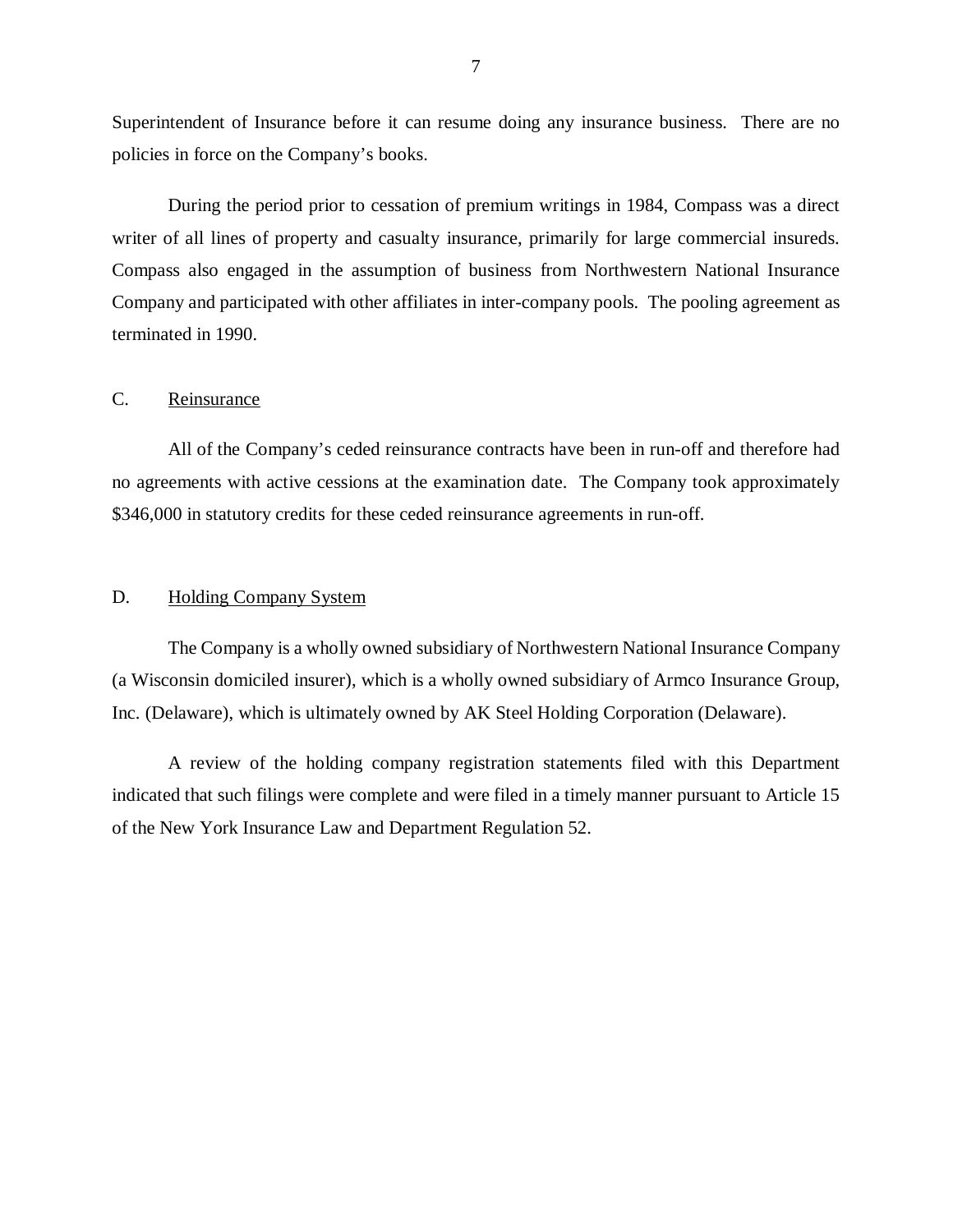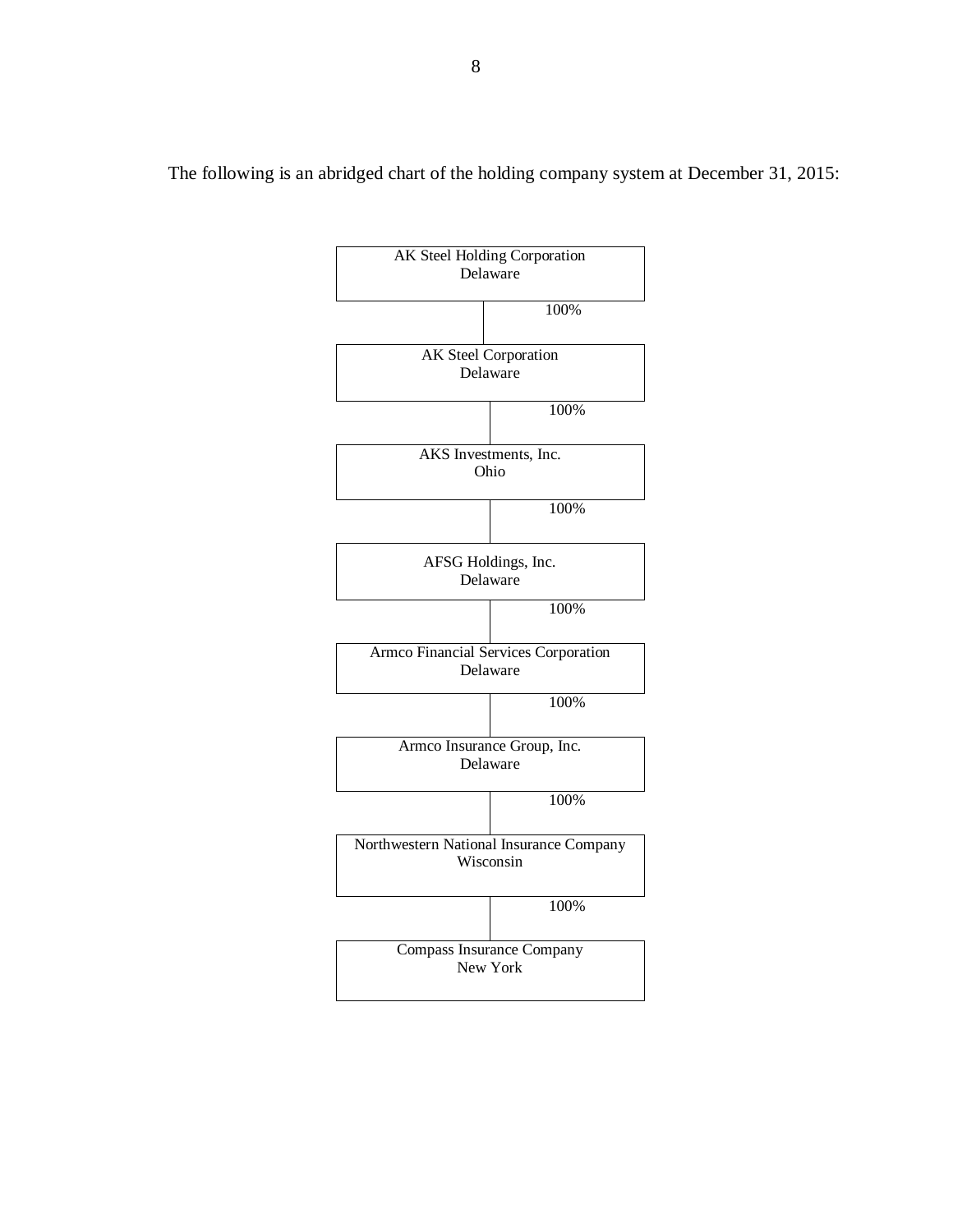<span id="page-10-0"></span>Subsequent to the examination period, the Company's ultimate parent, AK Steel Holding Corporation, executed a stock purchase agreement with SOBC Gamma Holding Company Limited ("SOBC"), regarding the sale of Compass Insurance Company and Northwestern National Insurance Company for \$1.00. SOBC submitted an application of the acquisition of control of the Company to the Department. The application was approved on October 27, 2016.

As of December 31, 2015, the Company was party to the following agreements with other members of its holding company system:

#### (a) Management Services Agreement

Effective October 1, 1999, the Company entered into a management services agreement with its immediate parent, Northwestern National Insurance Company ("NNIC"). Pursuant to the agreement, NNIC is to act for the Company in matters relating to the administration of its run-off insurance and reinsurance business. Compass has no employees. The nature and extent of services to be provided by NNIC are mutually agreed to from time to time and may include every aspect of operating an insurance business. Compass Insurance Company has ultimate authority in making decisions regarding the run-off of its business. NNIC's compensation is based on actual costs of providing the administrative services per the service agreement.

#### (b) Tax Sharing Agreement

Effective October 1, 1999, the Company entered into a tax allocation agreement with AK Steel Holding Corporation, its ultimate parent, whereby the companies file a consolidated federal income tax return. The tax agreement appears to be in compliance with the provisions of Department Circular letter No. 33 (1979) regarding the establishment of a tax escrow account.

#### E. Significant Operating Ratios

The following ratios have been computed as of December 31, 2015, based upon the results of this examination:

Liabilities to liquid assets (cash and invested assets less investments in affiliates) and the set of the set of the set of the set of the set of the set of the set of the set of the set of the set of the set of the set of the set of the set of the set of the set of the set of the set of the s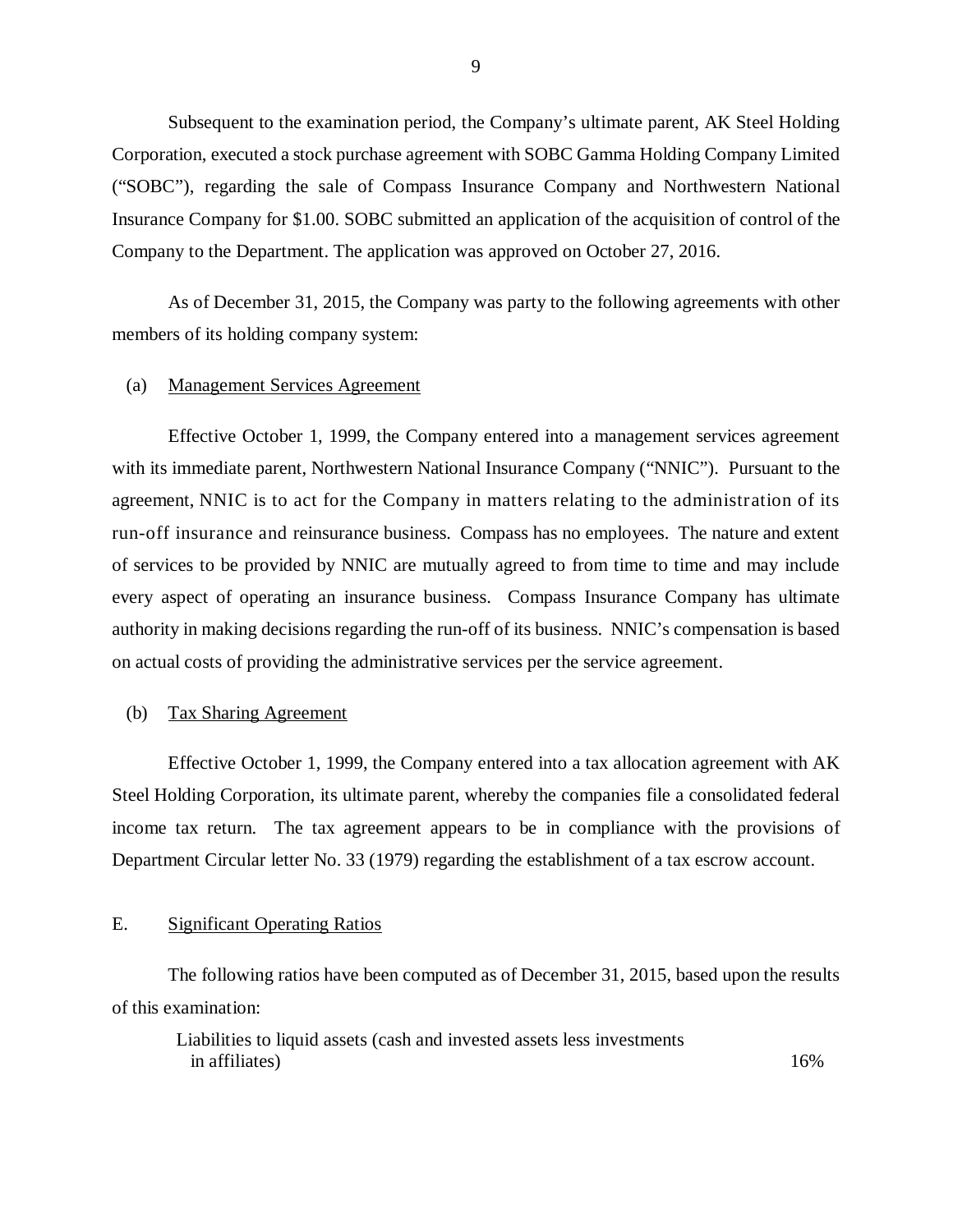<span id="page-11-0"></span>The ratio above falls within the benchmark range set forth in the Insurance Regulatory Information System ("IRIS") of the National Association of Insurance Commissioners.

Premium based IRIS and underwriting ratios are not applicable to run-off companies and therefore not presented, as the Company has been in run-off since 1984.

### F. Accounts and Records

The review of the Company's insurance coverages and bonding program revealed that the Company did not hold a fidelity bond. The NAIC has established a suggested minimum level of fidelity bond coverage for employees responsible for the safeguard of assets. The bonding levels are based on the amount of admitted assets and gross income.

It is recommended that the company obtain a fidelity bond for the appropriate employees and ensure that the bond amount is at least to the minimum suggested level of \$175,000 per the NAIC guidelines.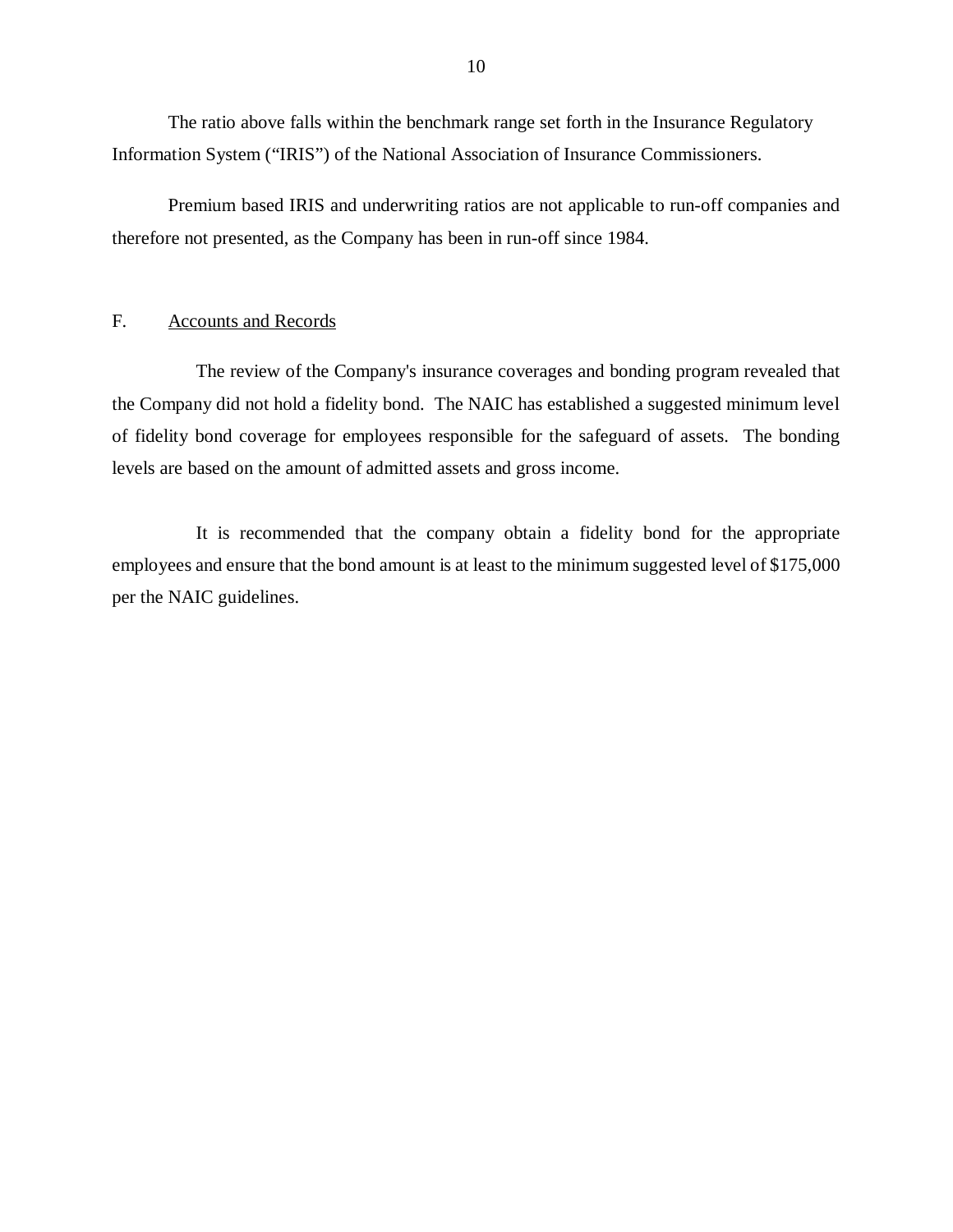## **3. FINANCIAL STATEMENTS**

#### A. Balance Sheet

The following shows the assets, liabilities and surplus as regards policyholders as of December 31, 2015 as reported by the Company:

|                                                     |              | Examination<br><b>Assets Not</b> | Net Admitted |
|-----------------------------------------------------|--------------|----------------------------------|--------------|
| Assets                                              | Assets       | Admitted                         | Assets       |
| <b>Bonds</b>                                        | \$11,892,936 | \$<br>$\theta$                   | \$11,892,936 |
| Cash and short-term investments                     | \$58,760     | $\overline{0}$                   | 58,760       |
| Investment income due and accrued                   | 139,248      | $\overline{0}$                   | 139,248      |
| Amounts recoverable from reinsurers                 | 53,259       | 53,259                           |              |
| Net deferred tax asset                              | 101,671      | 72,444                           | 29,227       |
| Loss portfolio transfer account 1988-002            | 22,414       | 0                                | 22,414       |
| <b>Total assets</b>                                 | \$12,268,288 | \$125,703                        | \$12,142,585 |
|                                                     |              |                                  |              |
| Liabilities, surplus and other funds                |              |                                  |              |
|                                                     |              |                                  | Examination  |
| Liabilities                                         |              |                                  |              |
| Losses and Loss Adjustment Expenses                 |              |                                  | \$2,659,102  |
| Other expenses (excluding taxes, licenses and fees) |              |                                  | 54,845       |
| Funds held by company under reinsurance treaties    |              |                                  | 8,496        |
| Payable to parent, subsidiaries and affiliates      |              |                                  | 24,130       |
| Loss portfolio transfer account 1988-002            |              |                                  | (794, 276)   |
| <b>Total liabilities</b>                            |              |                                  | \$1,952,297  |
| <b>Surplus and other funds</b>                      |              |                                  |              |
| Common capital stock                                |              | $\mathcal{S}$<br>947,420         |              |
| Gross paid in and contributed surplus               |              | 31,429,415                       |              |
| Unassigned funds (surplus)                          |              | (22, 186, 547)                   |              |
| Surplus as regards policyholders                    |              |                                  | 10,190,288   |
|                                                     |              |                                  |              |
| Total liabilities, surplus and other funds          |              |                                  | \$12,142,585 |

Note: The Internal Revenue Service has completed its audits of the Company's consolidated Federal Income Tax returns through tax year 2006. There were no changes by Internal Revenue Service to Company's reported filed tax. The examiner is unaware of any potential exposure of the Company to any tax assessment and no liability has been established herein relative to such contingency.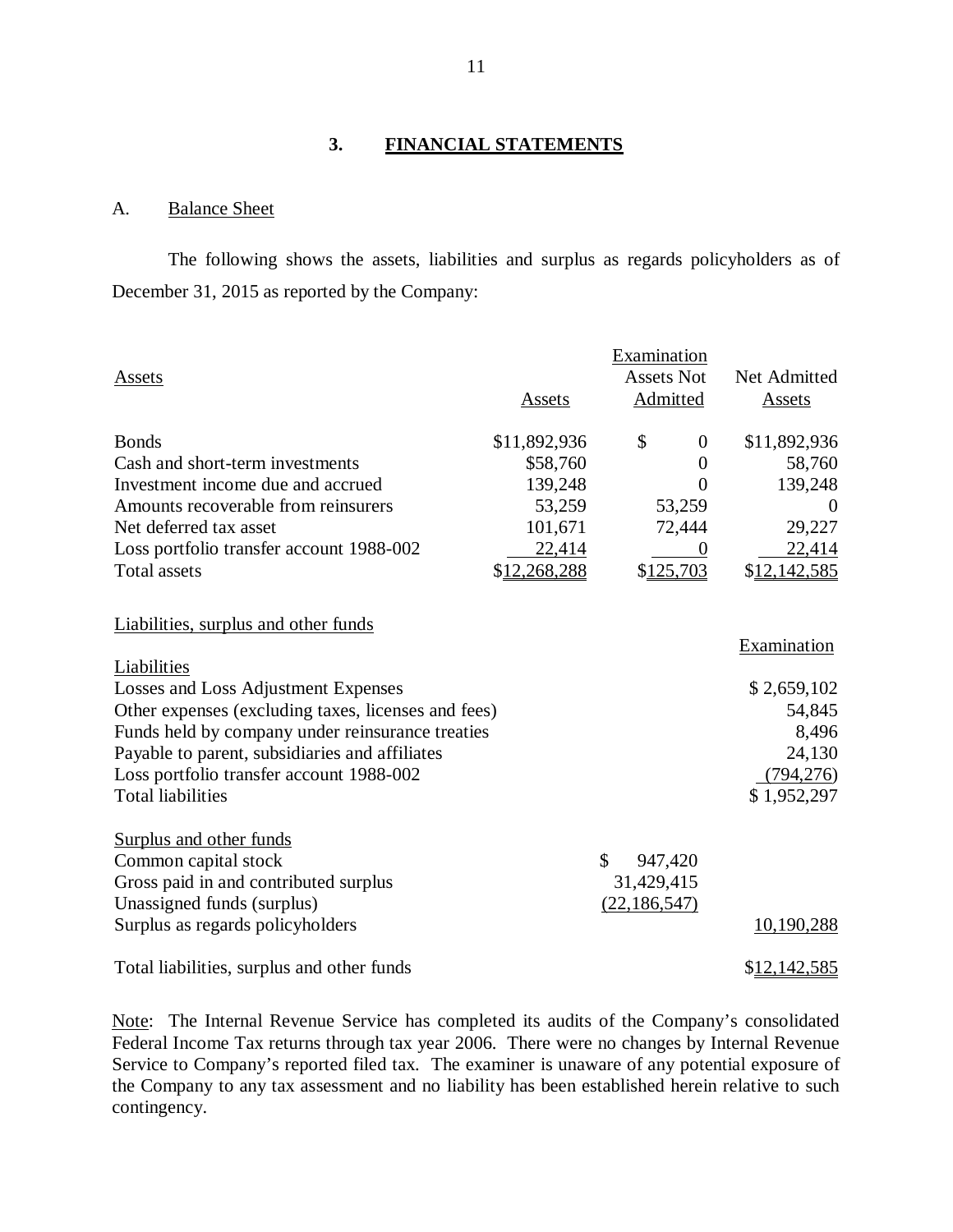## B. Statement of Income

Net income for the five-year examination period, January 1, 2011 to December 31, 2015, was \$588,119, detailed as follows:

| <b>Underwriting Income</b>                                                                          |                          |                      |
|-----------------------------------------------------------------------------------------------------|--------------------------|----------------------|
| Premiums earned                                                                                     |                          | \$<br>$\overline{0}$ |
| Deductions:<br>Losses and loss adjustment expenses incurred<br>Other underwriting expenses incurred | \$1,710,817<br>1,034,005 |                      |
| Total underwriting deductions                                                                       |                          | 2,744,822            |
| Net underwriting loss                                                                               |                          | \$(2,744,822)        |
| <b>Investment Income</b>                                                                            |                          |                      |
| Net investment income earned<br>Net realized capital gain                                           | \$2,221,231<br>605,168   |                      |
| Net investment gain                                                                                 |                          | 2,826,399            |
| Other Income                                                                                        |                          |                      |
| Reinsurance balance charge of loss<br>Loss portfolio transfer 1988-002                              | \$ (7,386)<br>513,928    |                      |
| Total other income                                                                                  |                          | 506,542              |
| Net income before dividends to policyholders and<br>before federal and foreign income taxes         |                          | \$588,119            |
| Federal and foreign income taxes incurred                                                           |                          | $\theta$             |
| Net income                                                                                          |                          | \$588,119            |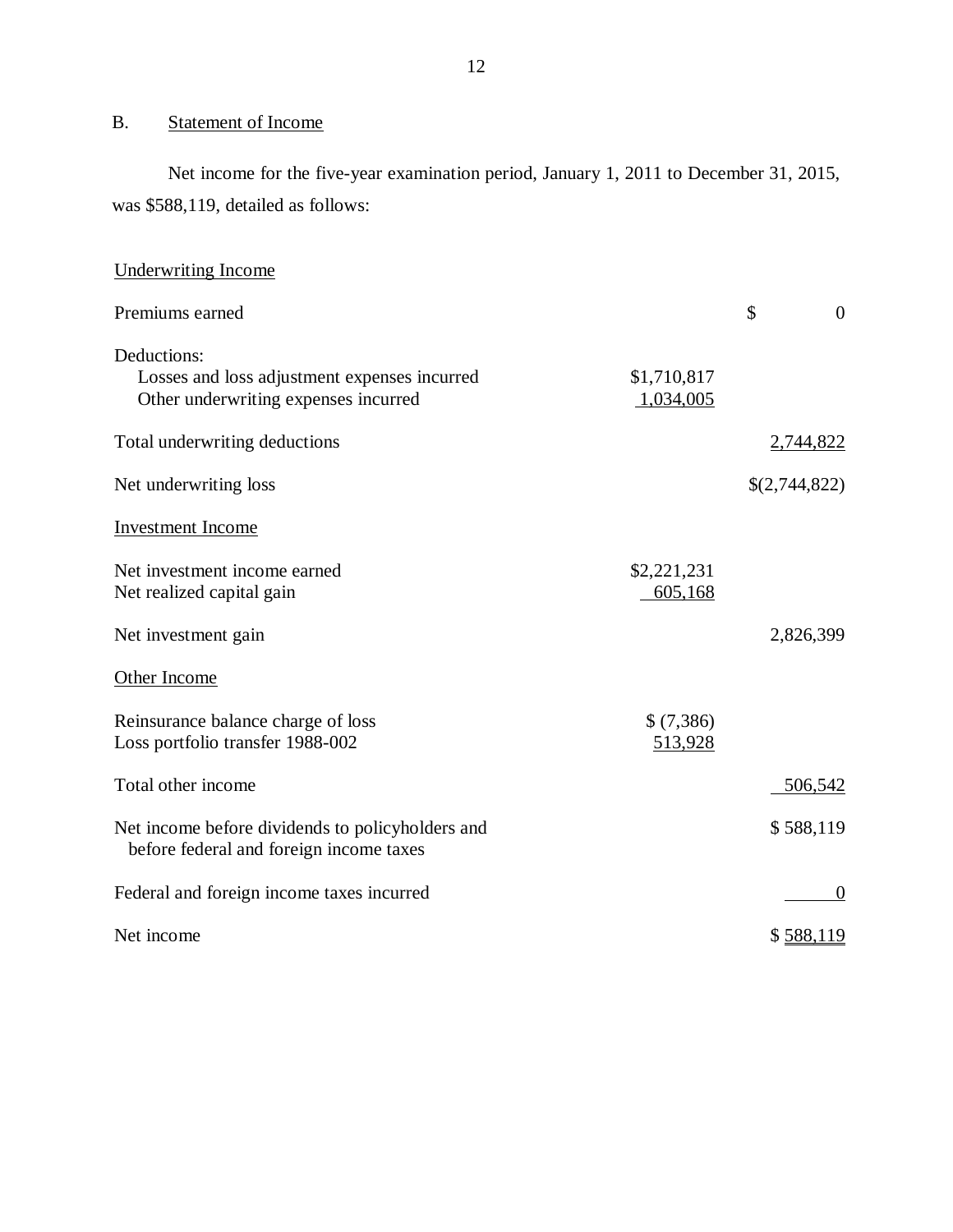## C. Capital and Surplus Accounts

Surplus as regards policyholders decreased \$2,414,023 during the five-year examination period, January 1, 2011 through December 31, 2015, detailed as follows:

Surplus as regards policyholders per report on examination as of December 31, 2010 \$12,604,311

|                                                | Gains in<br><b>Surplus</b> | Losses in<br><b>Surplus</b> |             |
|------------------------------------------------|----------------------------|-----------------------------|-------------|
| Net income                                     | \$588,119                  |                             |             |
| Net unrealized capital gains or (losses)       | 167                        |                             |             |
| Change in net deferred income tax              | 101,645                    |                             |             |
| Change in nonadmitted assets                   |                            | \$<br>64,931                |             |
| Capital changes paid in                        |                            | 306,060                     |             |
| Surplus adjustments paid in                    |                            | 2,690,760                   |             |
| Dividends to stockholders                      |                            | 3,203                       |             |
| Prior year audit adjustment                    | $\boldsymbol{0}$           | 39,000                      |             |
| Net increase (decrease) in surplus             | \$689,931                  | \$3,103,954                 | (2,414,023) |
| Surplus as regards policyholders per report on |                            |                             |             |
| examination as of December 31, 2015            |                            |                             |             |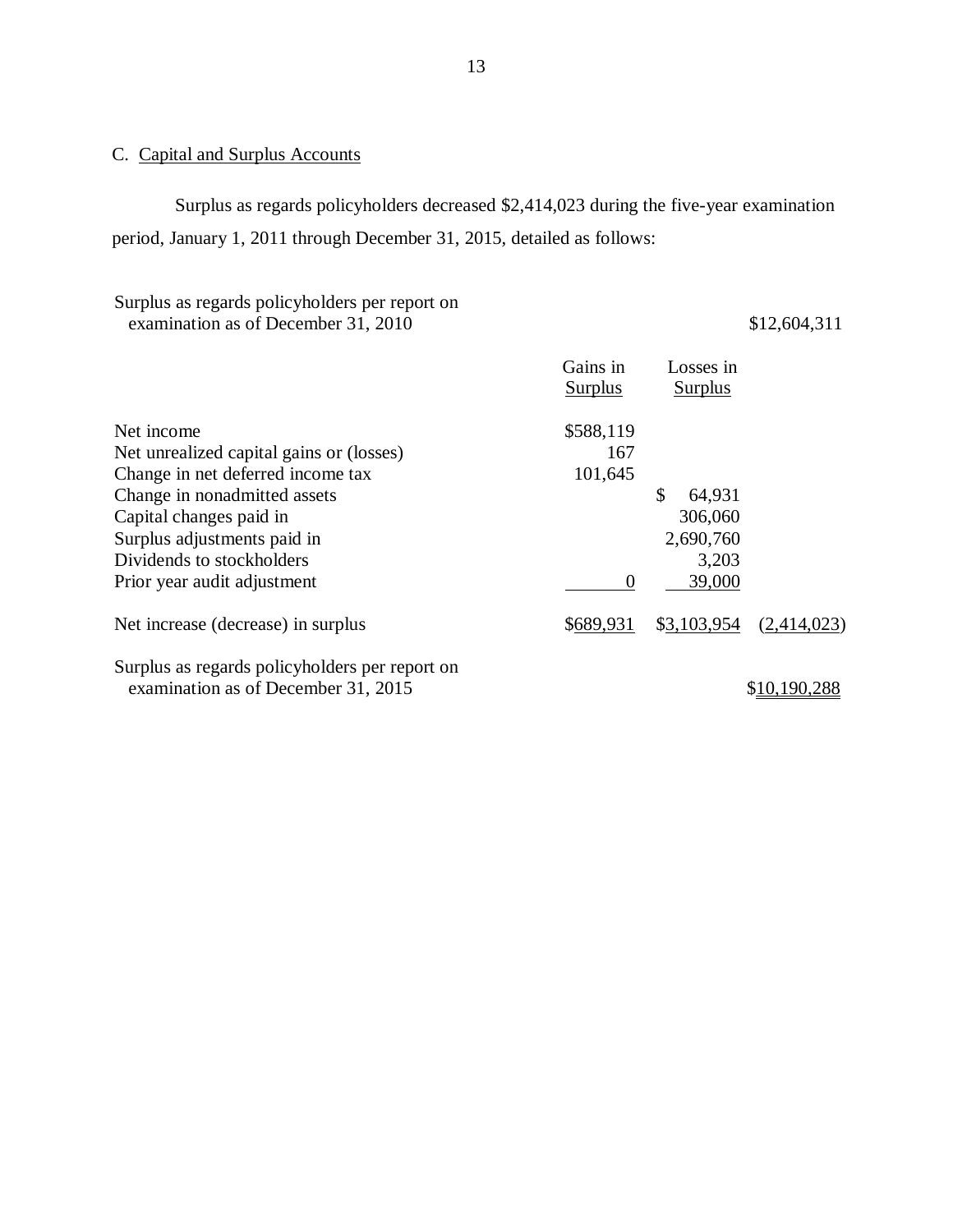#### **4. LOSSES AND LOSS ADJUSTMENT EXPENSES**

The examination liability for the captioned items of \$2,659,102 is the same as reported by the Company as of December 31, 2015. The examination analysis of the Loss and loss adjustment expense reserves was conducted in accordance with generally accepted actuarial principles and statutory accounting principles, including the NAIC Accounting Practices & Procedures Manual, Statement of Statutory Accounting Principle No. 55 ("SSAP No. 55").

## **5. COMPLIANCE WITH PRIOR REPORT ON EXAMINATION**

The prior report on examination contained two recommendations as follows (page numbers refer to the prior report):

## ITEM PAGE NO.

#### A. Accounts and Records

i. It is recommended that the Company amend its custodial agreement to reflect PNC Bank, N.A. as its current custodian. 8

The Company has complied with this recommendation.

ii. It is recommended that the Company amend its investment management agreement to reflect PNC Bank, N.A. as its current investment management company. 9

The Company has complied with this recommendation.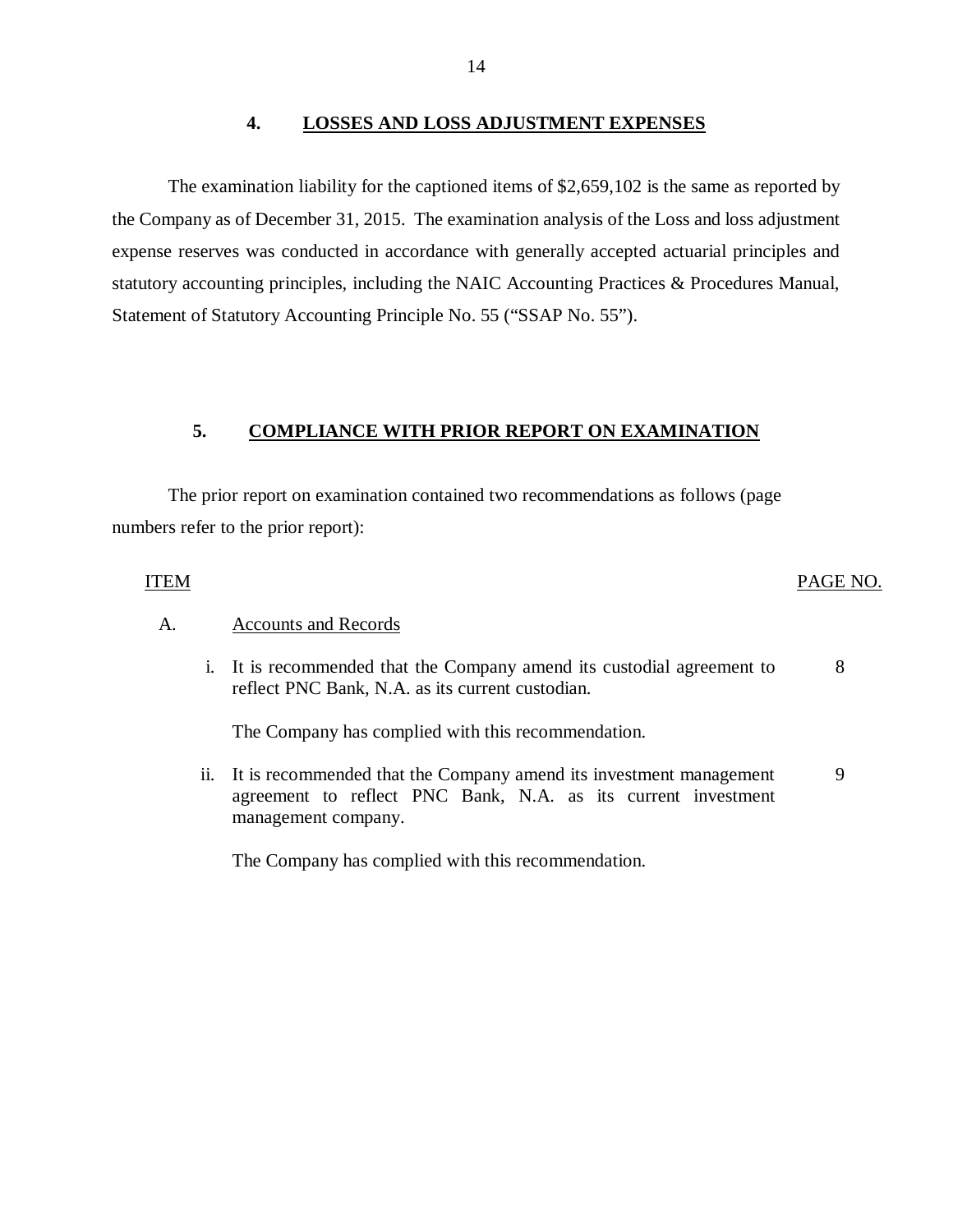## **6. SUMMARY OF COMMENTS AND RECOMMENDATIONS**

## <span id="page-16-0"></span>ITEM PAGE NO.

10

## A. Accounts and Records

It is recommended that the company obtain a fidelity bond for the appropriate employees and ensure that the bond amount is at least to the minimum suggested level of \$175,000 per the NAIC guidelines.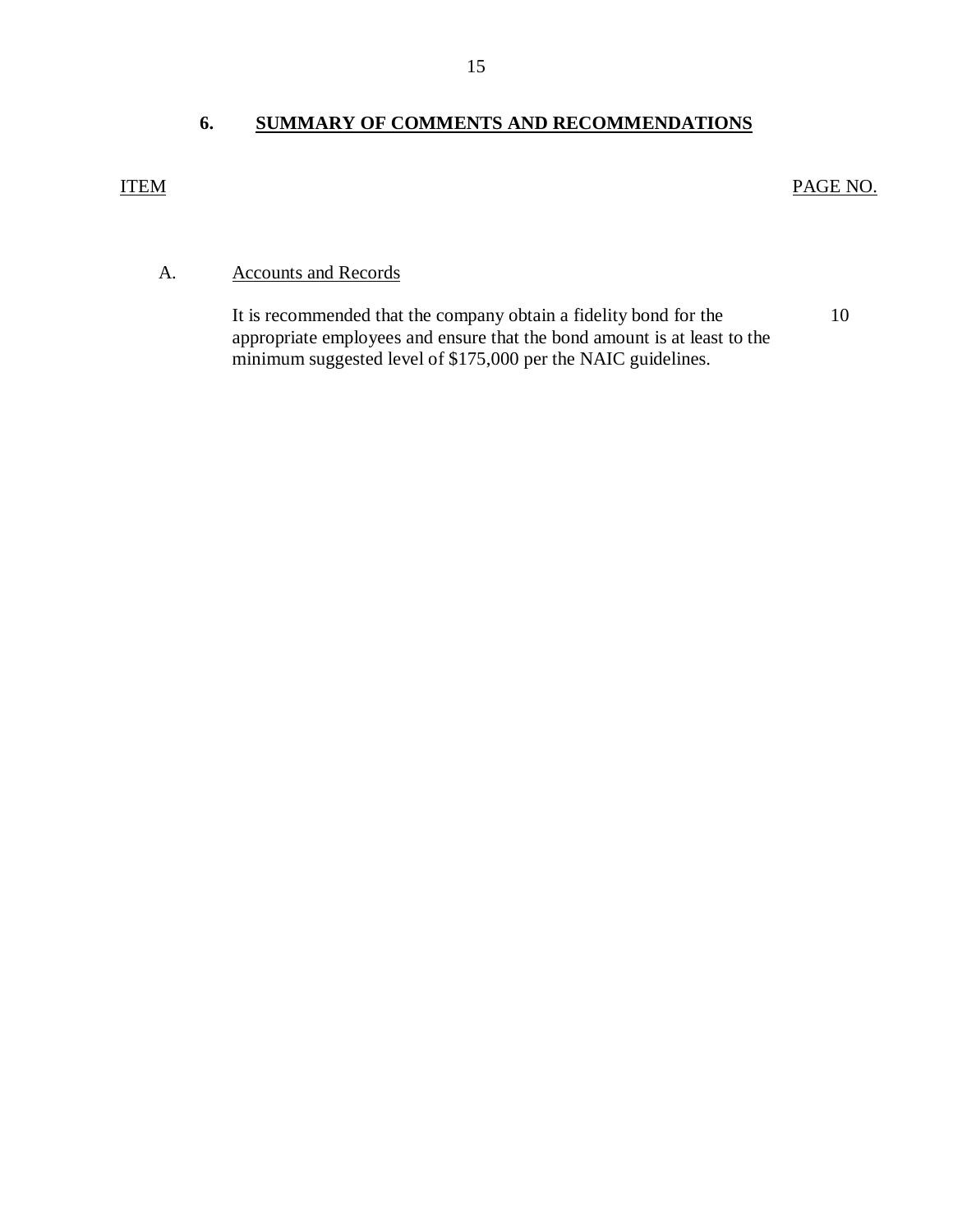Respectfully submitted,

Lamin Jammeh Senior Insurance Examiner

STATE OF NEW YORK ) )ss: COUNTY OF NEW YORK )

Lamin Jammeh, being duly sworn, deposes and says that the foregoing report, subscribed by him,

is true to the best of his knowledge and belief.

Lamin Jammeh

Subscribed and sworn to before me

this  $\qquad \qquad \text{day of } \qquad \qquad .2017.$